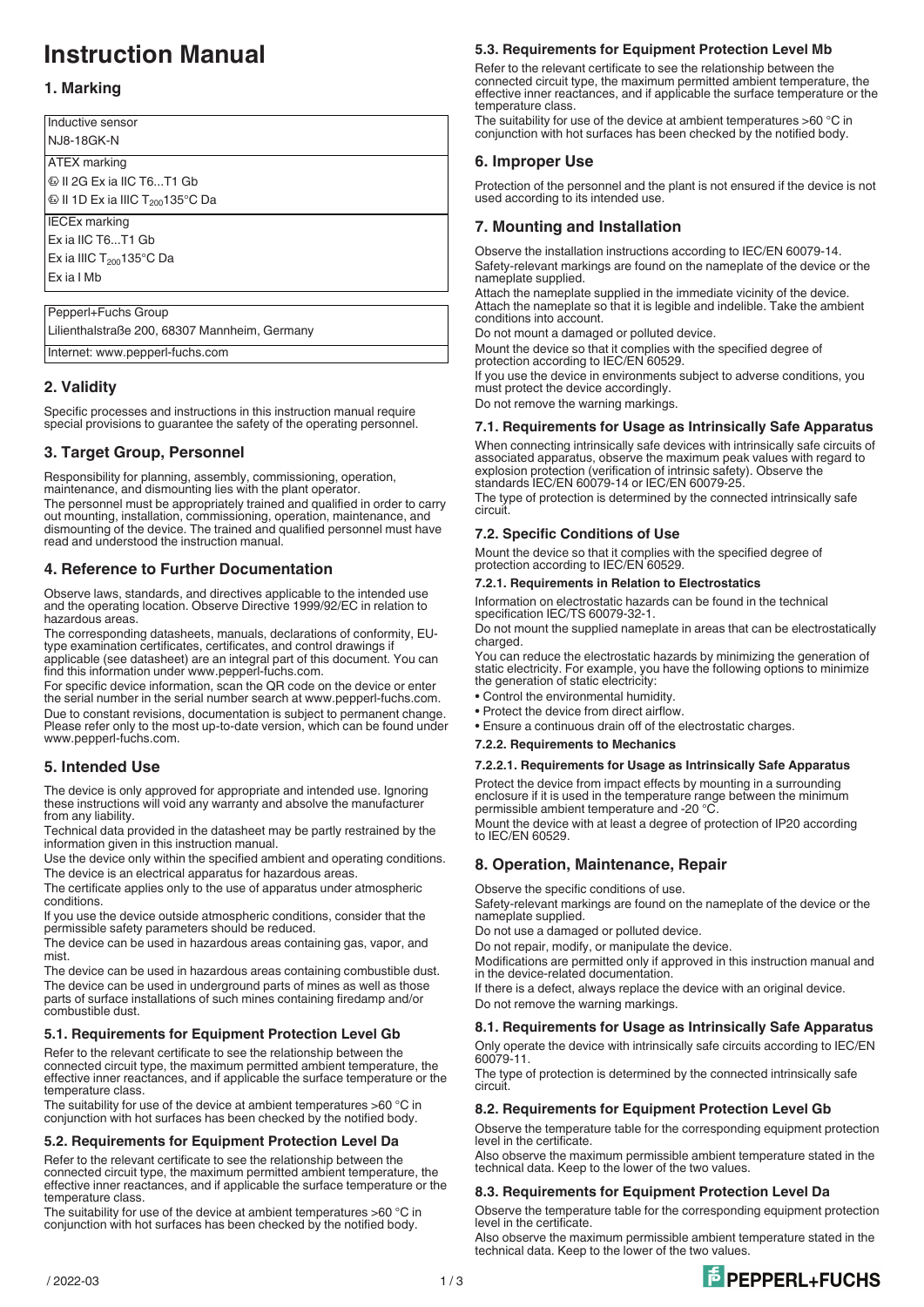## **8.4. Requirements for Equipment Protection Level Mb**

Observe the temperature table for the corresponding equipment protection level in the certificate.

Also observe the maximum permissible ambient temperature stated in the technical data. Keep to the lower of the two values.

# **9. Delivery, Transport, Disposal**

Check the packaging and contents for damage.

Check if you have received every item and if the items received are the ones you ordered.

Keep the original packaging. Always store and transport the device in the original packaging.

Store the device in a clean and dry environment. The permitted ambient conditions must be considered, see datasheet.

The device, built-in components, packaging, and any batteries contained within must be disposed in compliance with the applicable laws and guidelines of the respective country.

# **10. National Ex approvals**

| EAC-EX:  | TC RU C-DE.AA87.B.00394 |
|----------|-------------------------|
|          |                         |
| KCC-EX:  | 09-AV4BO-0225/0226/0227 |
|          |                         |
| TIIS-EX: | TC16078                 |
|          |                         |
|          |                         |
| ANZEx:   | ANZEx 18.3018X          |
|          |                         |
| UKEx:    | <b>CML 21UKEX21166X</b> |
|          |                         |

# **11. Safety-Relevant Technical Data**

#### **11.1. Equipment protection level Gb**

| Type of protection                                     | Intrinsic safety                               |
|--------------------------------------------------------|------------------------------------------------|
| CE marking                                             | $C$ $C$ -0102                                  |
| Certificates                                           |                                                |
| Appropriate type                                       | NJ8-18GK-N                                     |
| <b>ATEX</b> certificate                                | PTB 00 ATEX 2048 X                             |
| ATEX marking                                           | © II 2G Ex ia IIC T6T1 Gb                      |
| <b>ATEX</b> standards                                  | EN IEC 60079-0:2018-07. EN<br>60079-11:2012-01 |
| <b>IECEx certificate</b>                               | <b>IECEx PTB 11.0037X</b>                      |
| <b>IECEx marking</b>                                   | Ex ia IIC T6T1 Gb                              |
| <b>IECEx standards</b>                                 | IEC 60079-0:2017-12, IEC<br>60079-11:2011-06   |
| Effective internal<br>capacitance C <sub>i</sub>       | max. 70 nF                                     |
|                                                        | A cable length of 10 m is considered.          |
| <b>Effective internal</b><br>inductance L <sub>i</sub> | max. 50 µH                                     |
|                                                        | A cable length of 10 m is considered.          |

| ıum permissible<br>nt temperature in °C | Also observe the maximum permissible<br>ambient temperature stated in the general<br>technical data. Keep to the lower of the two<br>values. |
|-----------------------------------------|----------------------------------------------------------------------------------------------------------------------------------------------|
|                                         | $U_i = 16 V$ , $I_i = 25 mA$ , $P_i = 34 mW$                                                                                                 |
|                                         | T6: 73 °C                                                                                                                                    |
|                                         | T5: 88 °C                                                                                                                                    |
|                                         | T4: 100 °C                                                                                                                                   |
|                                         | T3: 100 °C                                                                                                                                   |
|                                         | T2: 100 $^{\circ}$ C                                                                                                                         |
|                                         | T1: 100 °C                                                                                                                                   |
|                                         | $U_i = 16 V$ , $I_i = 25 mA$ , $P_i = 64 mW$                                                                                                 |
|                                         | T6: 69 °C                                                                                                                                    |
|                                         | T5: 84 °C                                                                                                                                    |
|                                         | T4: 100 °C                                                                                                                                   |
|                                         | T3: 100 °C                                                                                                                                   |
|                                         | T2: 100 °C                                                                                                                                   |
|                                         | T1: 100 °C                                                                                                                                   |
|                                         | $U_i = 16$ V, $I_i = 52$ mA, $P_i = 169$ mW                                                                                                  |
|                                         | T6: 51 °C                                                                                                                                    |
|                                         | T5: 66 °C                                                                                                                                    |
|                                         | T4: 80 °C                                                                                                                                    |
|                                         | T3: 80 °C                                                                                                                                    |
|                                         | T2: 80 °C                                                                                                                                    |
|                                         | T1:80 °C                                                                                                                                     |
|                                         | $U_i = 16$ V, $I_i = 76$ mA, $P_i = 242$ mW                                                                                                  |
|                                         | T6: 39 °C                                                                                                                                    |
|                                         | T5: 54 °C                                                                                                                                    |
|                                         | T4: 61 °C                                                                                                                                    |
|                                         | T3: 61 °C                                                                                                                                    |
|                                         | T2: 61 °C                                                                                                                                    |
|                                         | T1: 61 °C                                                                                                                                    |

# **11.2. Equipment protection level Da**

Maxim ambie

| Type of protection                               | Intrinsic safety                                                                                                                            |
|--------------------------------------------------|---------------------------------------------------------------------------------------------------------------------------------------------|
| CE marking                                       | $C$ $C$ -0102                                                                                                                               |
| Certificates                                     |                                                                                                                                             |
| Appropriate type                                 | NJ8-18GK-N                                                                                                                                  |
| <b>ATFX</b> certificate                          | PTB 00 ATEX 2048 X                                                                                                                          |
| <b>ATEX</b> marking                              | $\circledR$ II 1D Ex ia IIIC T <sub>200</sub> 135°C Da                                                                                      |
| <b>ATEX standards</b>                            | EN IEC 60079-0:2018-07, EN<br>60079-11:2012-01                                                                                              |
| <b>IECEx certificate</b>                         | <b>IECEX PTB 11.0037X</b>                                                                                                                   |
| <b>IECEx marking</b>                             | Ex ia IIIC $T_{200}$ 135°C Da                                                                                                               |
| <b>IECEx standards</b>                           | IEC 60079-0:2017-12, IEC<br>60079-11:2011-06                                                                                                |
| Effective internal                               | max. 70 nF                                                                                                                                  |
| capacitance C <sub>i</sub>                       | A cable length of 10 m is considered.                                                                                                       |
| Effective internal                               | $max. 50 \mu H$                                                                                                                             |
| inductance L                                     | A cable length of 10 m is considered.                                                                                                       |
| Maximum permissible<br>ambient temperature in °C | Also observe the maximum permissible<br>ambient temperature stated in the general<br>technical data. Keep to the lower of the two<br>values |
|                                                  | $U_i = 16$ V, $I_i = 25$ mA, $P_i = 34$ mW                                                                                                  |
|                                                  | 100 °C                                                                                                                                      |
|                                                  | $U_i = 16$ V, $I_i = 25$ mA, $P_i = 64$ mW                                                                                                  |
|                                                  | 100 °C                                                                                                                                      |
|                                                  | $U_i = 16 V$ , $I_i = 52$ mA, $P_i = 169$ mW                                                                                                |
|                                                  | 62 °C                                                                                                                                       |

#### **11.3. Equipment protection level Mb**

| Type of protection       | Intrinsic safety     |
|--------------------------|----------------------|
| Certificates             |                      |
| Appropriate type         | l NJ8-18GK-N         |
| <b>IECEx certificate</b> | I IECEx PTB 11.0037X |
| <b>IECEx marking</b>     | Ex ia I Mb           |